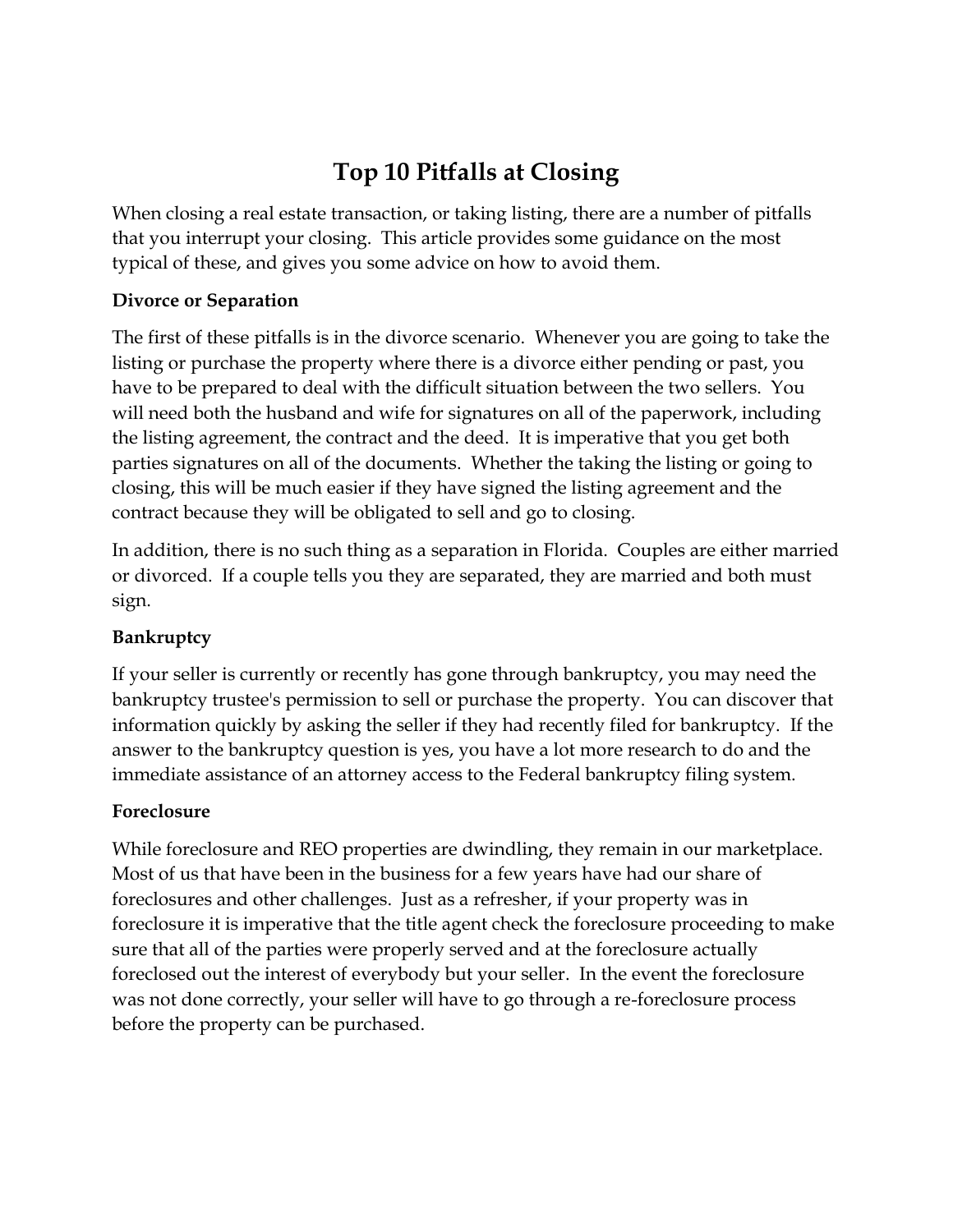#### **Recent Marriage of Seller or Buyer**

In Naples, lovers may not be young but love always is. In the event your lovebird clients have recently got married, you have extra issues to worry about when you go to help them buy or sell a property. Florida has very strong homestead protection for married couples. Event of a couple wishes to sell their home but they have moved in and made it their marital home prior to sale, the new spouse must sign the deed.

Probably more the case in Naples, a couple wishes to purchase a home and one spouse will be making a substantial contribution to the purchase price. Both couples be to be aware of their homestead rights and have a properly drafted plan to deal with the marital home in the event of death or divorce.

## **Liens or judgments against property owners**

Whether buying or selling a home, if your client has a judgment against them, he or she will have issues selling are purchasing. For the seller with the personal judgment against them, recorded in the county where the property line, that judgment will have to be cleared prior to closing. In the event the sale proceeds to knock over the judgment amount, seller must obtain a release of lien from the judgment creditor prior to sale. This will often involve a substantial payment of most or all of the sale proceeds to the judgement creditor.

If the buyer desires to obtain a mortgage, but as a judgment recorded against them, this judgment will have to be satisfied or it could become a lien superior their new mortgage and thus disallowed by the buyers lender.

## **Death of property owners and Probate**

When you encounter a property where one owner on title recently passed away, you may need to obtain a death certificate for the deceased. You may also have probate issues that could delay closing. When you encounter a deceased person on title, the next call should be to your closing attorney alerting them to the situation so the attorney can keep the closing moving forward.

If probate is required, the parties should plan to extend the contract, assuming all agree, while the property is taken through the probate process. This process can take from 90 days to more than a year depending on how the parties to the probate get along.

## **Easements obtained or given since purchase of property**

If you come across an easement that has been put on the property or granted to the property since the seller purchased the property, you will want to immediately look for a written document showing the location of the easement. If there is not written